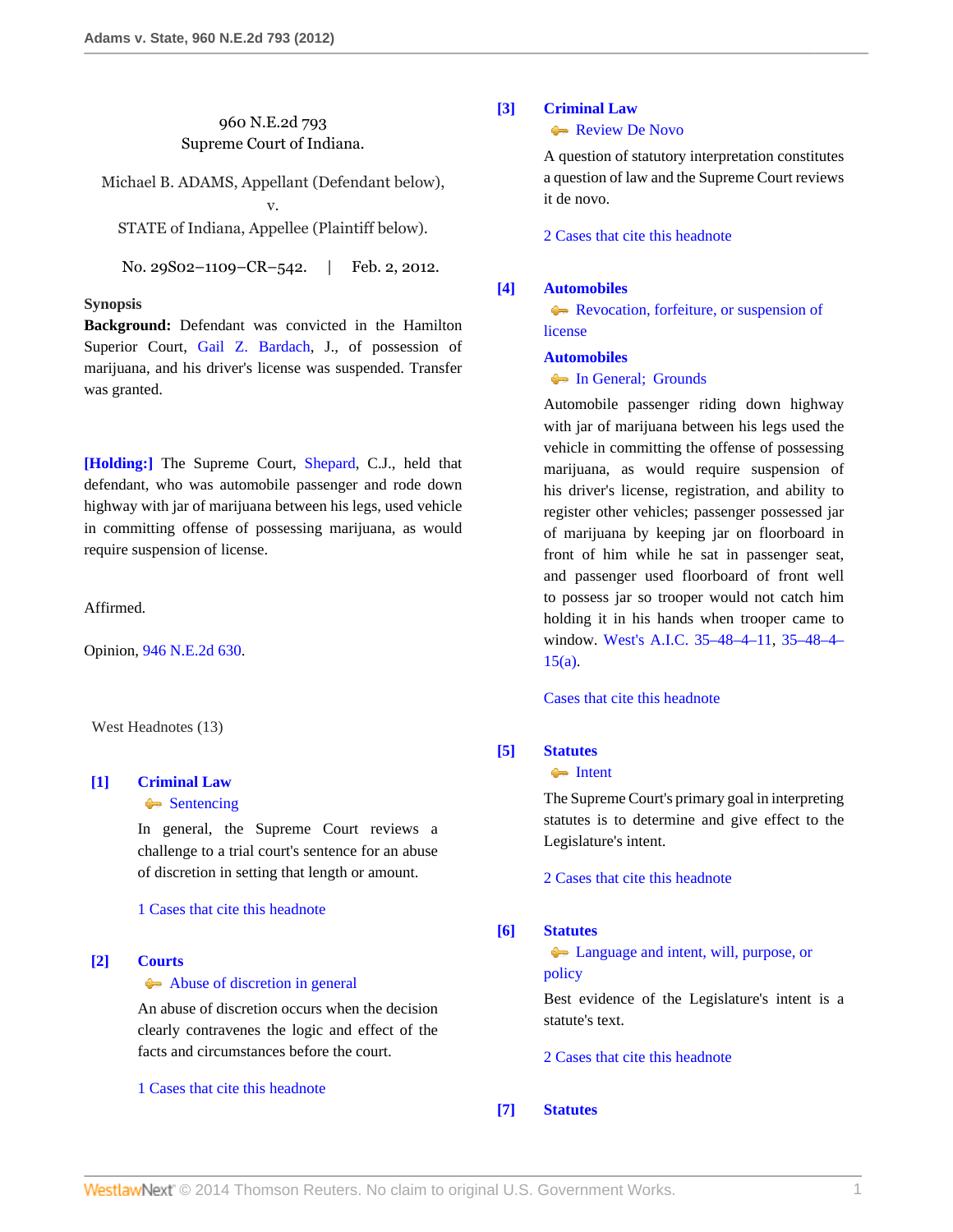# [Plain language; plain, ordinary, common,](http://www.westlaw.com/Browse/Home/KeyNumber/361k1111/View.html?docGuid=Iada70ae14e3e11e1b71fa7764cbfcb47&originationContext=document&vr=3.0&rs=cblt1.0&transitionType=DocumentItem&contextData=(sc.Search)) [or literal meaning](http://www.westlaw.com/Browse/Home/KeyNumber/361k1111/View.html?docGuid=Iada70ae14e3e11e1b71fa7764cbfcb47&originationContext=document&vr=3.0&rs=cblt1.0&transitionType=DocumentItem&contextData=(sc.Search))

When a statute is clear and unambiguous, the Supreme Court must apply the plain and ordinary meaning of the language, and there is no need to resort to any other rules of statutory construction.

### [1 Cases that cite this headnote](http://www.westlaw.com/Link/RelatedInformation/DocHeadnoteLink?docGuid=Iada70ae14e3e11e1b71fa7764cbfcb47&headnoteId=202698086400720130224083059&originationContext=document&vr=3.0&rs=cblt1.0&transitionType=CitingReferences&contextData=(sc.Search))

### <span id="page-1-0"></span>**[\[8\]](#page-4-3) [Statutes](http://www.westlaw.com/Browse/Home/KeyNumber/361/View.html?docGuid=Iada70ae14e3e11e1b71fa7764cbfcb47&originationContext=document&vr=3.0&rs=cblt1.0&transitionType=DocumentItem&contextData=(sc.Search))**

#### **[Plain, literal, or clear meaning; ambiguity](http://www.westlaw.com/Browse/Home/KeyNumber/361k1242/View.html?docGuid=Iada70ae14e3e11e1b71fa7764cbfcb47&originationContext=document&vr=3.0&rs=cblt1.0&transitionType=DocumentItem&contextData=(sc.Search))**

In interpreting a statute, the Supreme Court need not delve into legislative history if no ambiguity exists.

[Cases that cite this headnote](http://www.westlaw.com/Link/RelatedInformation/DocHeadnoteLink?docGuid=Iada70ae14e3e11e1b71fa7764cbfcb47&headnoteId=202698086400820130224083059&originationContext=document&vr=3.0&rs=cblt1.0&transitionType=CitingReferences&contextData=(sc.Search))

## <span id="page-1-1"></span>**[\[9\]](#page-4-4) [Statutes](http://www.westlaw.com/Browse/Home/KeyNumber/361/View.html?docGuid=Iada70ae14e3e11e1b71fa7764cbfcb47&originationContext=document&vr=3.0&rs=cblt1.0&transitionType=DocumentItem&contextData=(sc.Search))**

# $\blacklozenge$  [What constitutes ambiguity; how](http://www.westlaw.com/Browse/Home/KeyNumber/361k1102/View.html?docGuid=Iada70ae14e3e11e1b71fa7764cbfcb47&originationContext=document&vr=3.0&rs=cblt1.0&transitionType=DocumentItem&contextData=(sc.Search)) [determined](http://www.westlaw.com/Browse/Home/KeyNumber/361k1102/View.html?docGuid=Iada70ae14e3e11e1b71fa7764cbfcb47&originationContext=document&vr=3.0&rs=cblt1.0&transitionType=DocumentItem&contextData=(sc.Search))

A statute is ambiguous when it admits of more than one reasonable interpretation.

[1 Cases that cite this headnote](http://www.westlaw.com/Link/RelatedInformation/DocHeadnoteLink?docGuid=Iada70ae14e3e11e1b71fa7764cbfcb47&headnoteId=202698086400920130224083059&originationContext=document&vr=3.0&rs=cblt1.0&transitionType=CitingReferences&contextData=(sc.Search))

## <span id="page-1-2"></span>**[\[10\]](#page-4-5) [Statutes](http://www.westlaw.com/Browse/Home/KeyNumber/361/View.html?docGuid=Iada70ae14e3e11e1b71fa7764cbfcb47&originationContext=document&vr=3.0&rs=cblt1.0&transitionType=DocumentItem&contextData=(sc.Search))**

### **[Purpose and intent; determination thereof](http://www.westlaw.com/Browse/Home/KeyNumber/361k1105/View.html?docGuid=Iada70ae14e3e11e1b71fa7764cbfcb47&originationContext=document&vr=3.0&rs=cblt1.0&transitionType=DocumentItem&contextData=(sc.Search))**

If a statute is ambiguous, the Supreme Court resorts to the rules of statutory construction so as to give effect to the Legislature's intent.

[2 Cases that cite this headnote](http://www.westlaw.com/Link/RelatedInformation/DocHeadnoteLink?docGuid=Iada70ae14e3e11e1b71fa7764cbfcb47&headnoteId=202698086401020130224083059&originationContext=document&vr=3.0&rs=cblt1.0&transitionType=CitingReferences&contextData=(sc.Search))

#### <span id="page-1-3"></span>**[\[11\]](#page-4-6) [Criminal Law](http://www.westlaw.com/Browse/Home/KeyNumber/110/View.html?docGuid=Iada70ae14e3e11e1b71fa7764cbfcb47&originationContext=document&vr=3.0&rs=cblt1.0&transitionType=DocumentItem&contextData=(sc.Search))**

**Example 2** [Liberal or strict construction; rule of lenity](http://www.westlaw.com/Browse/Home/KeyNumber/110k12.7(2)/View.html?docGuid=Iada70ae14e3e11e1b71fa7764cbfcb47&originationContext=document&vr=3.0&rs=cblt1.0&transitionType=DocumentItem&contextData=(sc.Search))

In a criminal case, the Supreme Court construes an ambiguous statute in favor of the defendant.

[Cases that cite this headnote](http://www.westlaw.com/Link/RelatedInformation/DocHeadnoteLink?docGuid=Iada70ae14e3e11e1b71fa7764cbfcb47&headnoteId=202698086401120130224083059&originationContext=document&vr=3.0&rs=cblt1.0&transitionType=CitingReferences&contextData=(sc.Search))

# <span id="page-1-4"></span>**[\[12\]](#page-5-0) [Automobiles](http://www.westlaw.com/Browse/Home/KeyNumber/48A/View.html?docGuid=Iada70ae14e3e11e1b71fa7764cbfcb47&originationContext=document&vr=3.0&rs=cblt1.0&transitionType=DocumentItem&contextData=(sc.Search))**

**[Revocation, forfeiture, or suspension of](http://www.westlaw.com/Browse/Home/KeyNumber/48Ak55/View.html?docGuid=Iada70ae14e3e11e1b71fa7764cbfcb47&originationContext=document&vr=3.0&rs=cblt1.0&transitionType=DocumentItem&contextData=(sc.Search))** [license](http://www.westlaw.com/Browse/Home/KeyNumber/48Ak55/View.html?docGuid=Iada70ae14e3e11e1b71fa7764cbfcb47&originationContext=document&vr=3.0&rs=cblt1.0&transitionType=DocumentItem&contextData=(sc.Search))

#### **[Automobiles](http://www.westlaw.com/Browse/Home/KeyNumber/48A/View.html?docGuid=Iada70ae14e3e11e1b71fa7764cbfcb47&originationContext=document&vr=3.0&rs=cblt1.0&transitionType=DocumentItem&contextData=(sc.Search))**

## • [In General; Grounds](http://www.westlaw.com/Browse/Home/KeyNumber/48Ak144.1/View.html?docGuid=Iada70ae14e3e11e1b71fa7764cbfcb47&originationContext=document&vr=3.0&rs=cblt1.0&transitionType=DocumentItem&contextData=(sc.Search))

Under provision of statute requiring court to order suspension of driver's license, existing motor vehicle registration, and ability to register new vehicles when a defendant is convicted of possessing marijuana, state must demonstrate that a defendant made more than an incidental use of a motor vehicle in committing his offense. [West's A.I.C. 35–48–4–15\(a\).](http://www.westlaw.com/Link/Document/FullText?findType=L&pubNum=1000009&cite=INS35-48-4-15&originatingDoc=Iada70ae14e3e11e1b71fa7764cbfcb47&refType=SP&originationContext=document&vr=3.0&rs=cblt1.0&transitionType=DocumentItem&contextData=(sc.Search)#co_pp_8b3b0000958a4)

[Cases that cite this headnote](http://www.westlaw.com/Link/RelatedInformation/DocHeadnoteLink?docGuid=Iada70ae14e3e11e1b71fa7764cbfcb47&headnoteId=202698086401220130224083059&originationContext=document&vr=3.0&rs=cblt1.0&transitionType=CitingReferences&contextData=(sc.Search))

# <span id="page-1-5"></span>**[\[13\]](#page-5-1) [Automobiles](http://www.westlaw.com/Browse/Home/KeyNumber/48A/View.html?docGuid=Iada70ae14e3e11e1b71fa7764cbfcb47&originationContext=document&vr=3.0&rs=cblt1.0&transitionType=DocumentItem&contextData=(sc.Search))**

**[Revocation, forfeiture, or suspension of](http://www.westlaw.com/Browse/Home/KeyNumber/48Ak55/View.html?docGuid=Iada70ae14e3e11e1b71fa7764cbfcb47&originationContext=document&vr=3.0&rs=cblt1.0&transitionType=DocumentItem&contextData=(sc.Search))** [license](http://www.westlaw.com/Browse/Home/KeyNumber/48Ak55/View.html?docGuid=Iada70ae14e3e11e1b71fa7764cbfcb47&originationContext=document&vr=3.0&rs=cblt1.0&transitionType=DocumentItem&contextData=(sc.Search))

# **[Automobiles](http://www.westlaw.com/Browse/Home/KeyNumber/48A/View.html?docGuid=Iada70ae14e3e11e1b71fa7764cbfcb47&originationContext=document&vr=3.0&rs=cblt1.0&transitionType=DocumentItem&contextData=(sc.Search))**

• In General: Grounds

#### **[Automobiles](http://www.westlaw.com/Browse/Home/KeyNumber/48A/View.html?docGuid=Iada70ae14e3e11e1b71fa7764cbfcb47&originationContext=document&vr=3.0&rs=cblt1.0&transitionType=DocumentItem&contextData=(sc.Search))**

[Extent of discipline in general; hardship](http://www.westlaw.com/Browse/Home/KeyNumber/48Ak144.5/View.html?docGuid=Iada70ae14e3e11e1b71fa7764cbfcb47&originationContext=document&vr=3.0&rs=cblt1.0&transitionType=DocumentItem&contextData=(sc.Search)) [and mitigating circumstances](http://www.westlaw.com/Browse/Home/KeyNumber/48Ak144.5/View.html?docGuid=Iada70ae14e3e11e1b71fa7764cbfcb47&originationContext=document&vr=3.0&rs=cblt1.0&transitionType=DocumentItem&contextData=(sc.Search))

Under provision of statute requiring court to order suspension of driver's license, existing motor vehicle registration, and ability to register new vehicles when a defendant is convicted of possessing marijuana, once state demonstrates that a defendant made more than an incidental use of a motor vehicle in committing his offense, a trial court must order the defendant's driver's license, registration, and ability to register other vehicles suspended, and the court may exercise its discretion only in setting the length of that suspension. [West's A.I.C. 35–48–4–15\(a\)](http://www.westlaw.com/Link/Document/FullText?findType=L&pubNum=1000009&cite=INS35-48-4-15&originatingDoc=Iada70ae14e3e11e1b71fa7764cbfcb47&refType=SP&originationContext=document&vr=3.0&rs=cblt1.0&transitionType=DocumentItem&contextData=(sc.Search)#co_pp_8b3b0000958a4).

[Cases that cite this headnote](http://www.westlaw.com/Link/RelatedInformation/DocHeadnoteLink?docGuid=Iada70ae14e3e11e1b71fa7764cbfcb47&headnoteId=202698086401320130224083059&originationContext=document&vr=3.0&rs=cblt1.0&transitionType=CitingReferences&contextData=(sc.Search))

#### **Attorneys and Law Firms**

**\*795** [James D. Crum,](http://www.westlaw.com/Link/Document/FullText?findType=h&pubNum=176284&cite=0184380001&originatingDoc=Iada70ae14e3e11e1b71fa7764cbfcb47&refType=RQ&originationContext=document&vr=3.0&rs=cblt1.0&transitionType=DocumentItem&contextData=(sc.Search)) Catherine M. Brownson, Carmel, IN, Attorneys for Appellant.

[Gregory F. Zoeller](http://www.westlaw.com/Link/Document/FullText?findType=h&pubNum=176284&cite=0136038801&originatingDoc=Iada70ae14e3e11e1b71fa7764cbfcb47&refType=RQ&originationContext=document&vr=3.0&rs=cblt1.0&transitionType=DocumentItem&contextData=(sc.Search)), Attorney General of Indiana, [Brian L.](http://www.westlaw.com/Link/Document/FullText?findType=h&pubNum=176284&cite=0464287601&originatingDoc=Iada70ae14e3e11e1b71fa7764cbfcb47&refType=RQ&originationContext=document&vr=3.0&rs=cblt1.0&transitionType=DocumentItem&contextData=(sc.Search)) [Reitz](http://www.westlaw.com/Link/Document/FullText?findType=h&pubNum=176284&cite=0464287601&originatingDoc=Iada70ae14e3e11e1b71fa7764cbfcb47&refType=RQ&originationContext=document&vr=3.0&rs=cblt1.0&transitionType=DocumentItem&contextData=(sc.Search)), [Gary R. Rom,](http://www.westlaw.com/Link/Document/FullText?findType=h&pubNum=176284&cite=0464290001&originatingDoc=Iada70ae14e3e11e1b71fa7764cbfcb47&refType=RQ&originationContext=document&vr=3.0&rs=cblt1.0&transitionType=DocumentItem&contextData=(sc.Search)) Deputy Attorneys General, Indianapolis, IN, Attorneys for Appellee.

# **Opinion**

**On Petition to Transfer from the Indiana Court of Appeals, No. 29A02–1008–CR–00903.**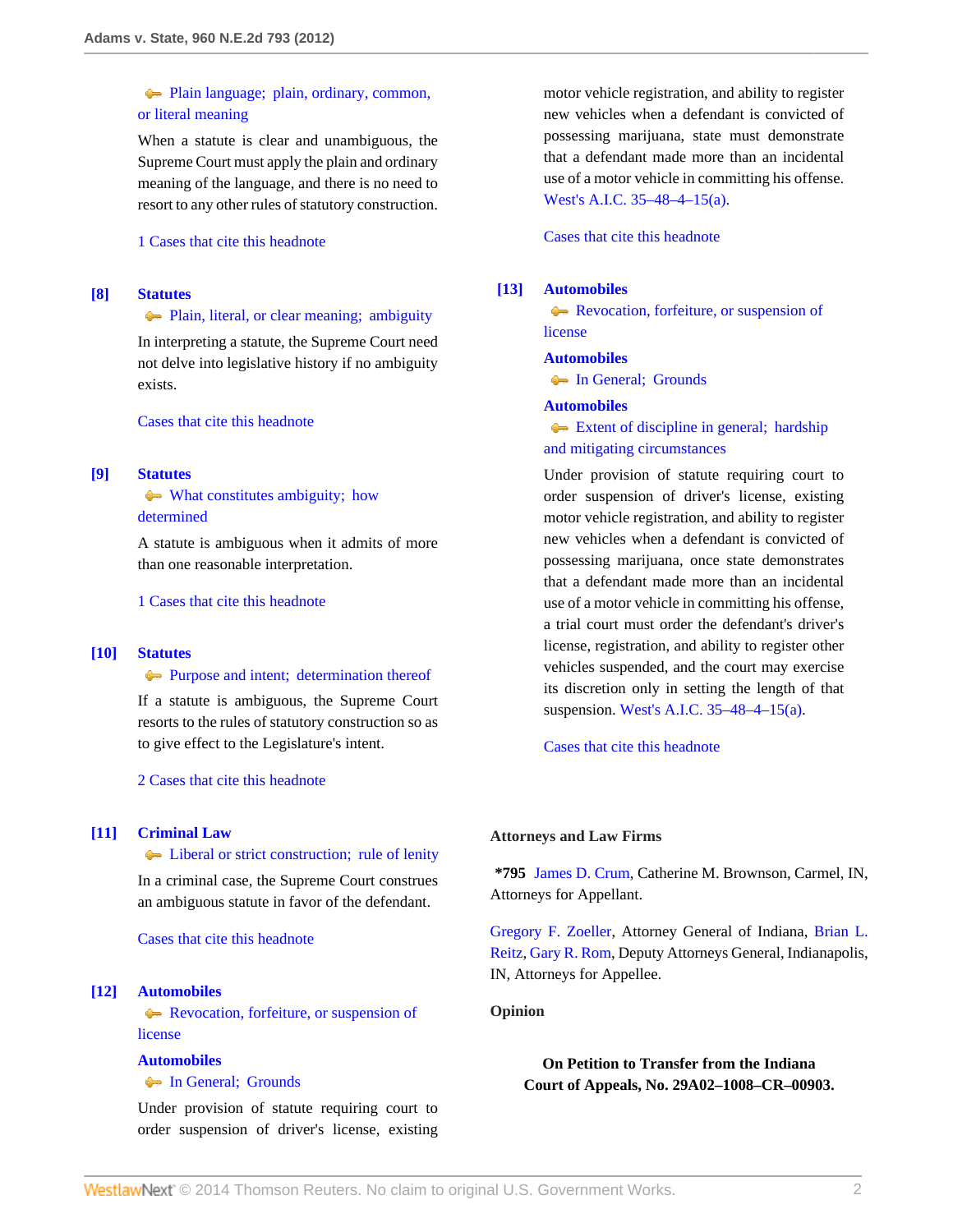#### [SHEPARD,](http://www.westlaw.com/Link/Document/FullText?findType=h&pubNum=176284&cite=0196756701&originatingDoc=Iada70ae14e3e11e1b71fa7764cbfcb47&refType=RQ&originationContext=document&vr=3.0&rs=cblt1.0&transitionType=DocumentItem&contextData=(sc.Search)) Chief Justice.

The question here is whether an automobile passenger riding down the highway with a jar of marijuana between his legs can be found to have "used the vehicle" in committing the offense of possessing marijuana. We conclude that he can.

#### **Facts and Procedural History**

In the morning hours of September 30, 2009, Indiana State Trooper Jonathan Caddell was driving to Marion County to patrol an Indiana Department of Transportation construction zone. Around 6 a.m., Caddell observed a vehicle traveling south on Interstate 69 at ninety-four miles per hour.

Trooper Caddell pulled the vehicle over on the right shoulder and approached it on the passenger's side. Once at the window, he noticed that the passenger, Michael Adams, had placed his hand between the door and the seat. (Tr. at 39.) Caddell asked Adams to remove his hand, but Adams initially refused to do so. (Tr. at 39.) When Caddell asked a second time, Adams complied, but his hand was shaking visibly. (Tr. at 39.)

As he asked both Adams and the driver Jason Johnson for their identification, Trooper Caddell smelled raw marijuana, a scent he could distinguish from burning marijuana based on his training. [\(Tr. at 27–28, 30](http://www.westlaw.com/Link/Document/FullText?findType=L&pubNum=1006354&cite=INSTRPR30&originatingDoc=Iada70ae14e3e11e1b71fa7764cbfcb47&refType=LQ&originationContext=document&vr=3.0&rs=cblt1.0&transitionType=DocumentItem&contextData=(sc.Search))[–31.\)](http://www.westlaw.com/Link/Document/FullText?findType=L&pubNum=1000009&cite=INSTRPR31&originatingDoc=Iada70ae14e3e11e1b71fa7764cbfcb47&refType=LQ&originationContext=document&vr=3.0&rs=cblt1.0&transitionType=DocumentItem&contextData=(sc.Search)) Caddell returned to his own vehicle to check for invalid licenses and outstanding warrants.

When Trooper Caddell returned to Johnson's vehicle, he asked both occupants to exit the vehicle one at a time. (Tr. at 31.) He took both occupants to the back of the vehicle, placed them in handcuffs, and read them their *Miranda* rights. At that point, Johnson admitted that he had smoked marijuana in the vehicle that morning before meeting Adams to carpool to work. [\(Tr. at 31, 41](http://www.westlaw.com/Link/Document/FullText?findType=L&pubNum=1006354&cite=INSTRPR41&originatingDoc=Iada70ae14e3e11e1b71fa7764cbfcb47&refType=LQ&originationContext=document&vr=3.0&rs=cblt1.0&transitionType=DocumentItem&contextData=(sc.Search))[–42.\)](http://www.westlaw.com/Link/Document/FullText?findType=L&pubNum=1000009&cite=INSTRPR42&originatingDoc=Iada70ae14e3e11e1b71fa7764cbfcb47&refType=LQ&originationContext=document&vr=3.0&rs=cblt1.0&transitionType=DocumentItem&contextData=(sc.Search)) Both Johnson and Adams denied that the vehicle contained any marijuana or other illegal substances. (Tr. at 31.)

Returning to the passenger side of the vehicle to perform a search, Trooper Caddell could see a glass Ball Mason jar on the floorboard as he looked through the passenger-side window. (Tr. at 31–37.) Caddell later testified that if a person had been sitting in the passenger seat, the jar would have sat directly between his feet. (Tr. at 39.) In his opinion, the jar was in a position such that Adams could have taken possession of it. (Tr. at 39.) Although Caddell was carrying a flashlight, he could see the jar without it. (Tr. at 37.) Because the jar was in plain view and consisted of see-through glass, Caddell could see a "green, leafy plant material" inside it. ([Tr. at 31, 39](http://www.westlaw.com/Link/Document/FullText?findType=L&pubNum=1006354&cite=INSTRPR39&originatingDoc=Iada70ae14e3e11e1b71fa7764cbfcb47&refType=LQ&originationContext=document&vr=3.0&rs=cblt1.0&transitionType=DocumentItem&contextData=(sc.Search))[–40.\)](http://www.westlaw.com/Link/Document/FullText?findType=L&pubNum=1000009&cite=INSTRPR40&originatingDoc=Iada70ae14e3e11e1b71fa7764cbfcb47&refType=LQ&originationContext=document&vr=3.0&rs=cblt1.0&transitionType=DocumentItem&contextData=(sc.Search)) Testing later revealed that the jar contained about twenty-four grams of marijuana. (Tr. at 36.)

Trooper Caddell also found a large amount of money on both occupants (Adams had more than Johnson—a little over \$2100). Caddell thought the amount **\*796** of money was large enough to indicate the possible sale of marijuana. (Tr. at 36.)

At trial, Adams testified that he did not smell marijuana when he got into the vehicle, as Johnson was smoking a cigar at the time, nor did the two of them discuss Johnson smoking marijuana earlier that morning. (Tr. at 47–48.) Johnson testified that to his knowledge, Adams did not know about the marijuana in the vehicle. (Tr. at 43.)

Adams further testified that he did not notice the jar when he got into Johnson's vehicle or at any other time before Trooper Caddell stopped the vehicle. (Tr. at 47.) Both Adams and Johnson testified that Adams got into the front seat with his backpack, and according to Johnson, the jar was underneath the seat. ([Tr. at 43, 47.\)](http://www.westlaw.com/Link/Document/FullText?findType=L&pubNum=1000009&cite=INSTRPR47&originatingDoc=Iada70ae14e3e11e1b71fa7764cbfcb47&refType=LQ&originationContext=document&vr=3.0&rs=cblt1.0&transitionType=DocumentItem&contextData=(sc.Search)) As a rebuttal witness, however, Trooper Caddell testified that he could see a backpack in the back seat, but that the jar was on the floorboard in the front well, out from underneath the seat. (Tr. at 50.)

Acknowledging having placed his hand between the seat and the door when Trooper Caddell approached the passengerside window, Adams testified that he was reaching down to get his identification after dropping it in between the seat and the door. He had dropped it after retrieving it from his backpack, anticipating the Trooper would ask for it. In contrast, Trooper Caddell testified that Adams did not produce his license from between the seat and the door, but rather handed over his license with his other hand.

Johnson, who had signed a pretrial diversionary agreement admitting to possessing marijuana, further testified that he told Trooper Caddell that the marijuana belonged to him, not Adams. ([Tr. at 42, 45.\)](http://www.westlaw.com/Link/Document/FullText?findType=L&pubNum=1000009&cite=INSTRPR45&originatingDoc=Iada70ae14e3e11e1b71fa7764cbfcb47&refType=LQ&originationContext=document&vr=3.0&rs=cblt1.0&transitionType=DocumentItem&contextData=(sc.Search))

The trial court found Adams guilty of possessing marijuana. At the sentencing hearing, the court imposed the State's recommended sentence of 365 days in jail, with two days' credit for time served and the remainder suspended to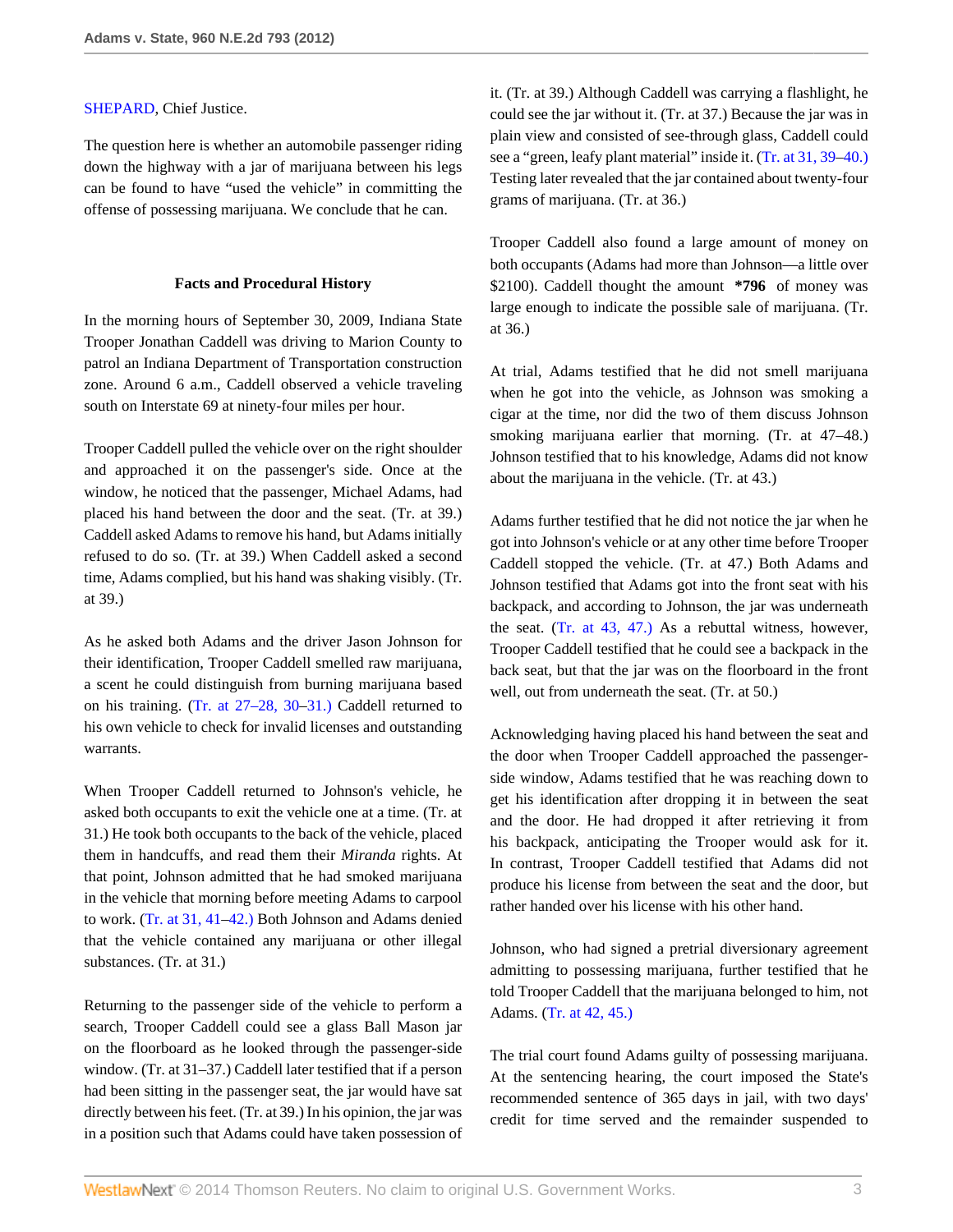probation. In addition to imposing fines and administrative fees of \$464, Judge Bardach suspended Adams's driver's license and registration for 180 days under [Indiana Code](http://www.westlaw.com/Link/Document/FullText?findType=L&pubNum=1000009&cite=INS35-48-4-15&originatingDoc=Iada70ae14e3e11e1b71fa7764cbfcb47&refType=SP&originationContext=document&vr=3.0&rs=cblt1.0&transitionType=DocumentItem&contextData=(sc.Search)#co_pp_8b3b0000958a4)  $§$  35–48–4–15(a) (2008), believing that the driver's license suspension statute left her no discretion in the matter even though Adams was not driving the vehicle. [\(Tr. at 55, 64](http://www.westlaw.com/Link/Document/FullText?findType=L&pubNum=1006354&cite=INSTRPR64&originatingDoc=Iada70ae14e3e11e1b71fa7764cbfcb47&refType=LQ&originationContext=document&vr=3.0&rs=cblt1.0&transitionType=DocumentItem&contextData=(sc.Search))[–65.\)](http://www.westlaw.com/Link/Document/FullText?findType=L&pubNum=1000009&cite=INSTRPR65&originatingDoc=Iada70ae14e3e11e1b71fa7764cbfcb47&refType=LQ&originationContext=document&vr=3.0&rs=cblt1.0&transitionType=DocumentItem&contextData=(sc.Search))

Adams appealed, arguing that the evidence was insufficient to support his conviction and that the trial court erred by suspending his license and registration because he was not using the vehicle. (Appellant's Br. at 6, 8–9, 12.) The Court of Appeals affirmed. *Adams v. State,* [946 N.E.2d 630 \(2011\).](http://www.westlaw.com/Link/Document/FullText?findType=Y&serNum=2024927313&pubNum=578&originationContext=document&vr=3.0&rs=cblt1.0&transitionType=DocumentItem&contextData=(sc.Search))

We granted transfer, vacating the opinion of the Court of Appeals. *Adams v. State,* 960 N.E.2d 793 (2011) (table). The Court of Appeals correctly rejected Adams's sufficiency claim, and we summarily affirm their disposition of that issue. Ind. Appellate Rule  $58(A)$ . We therefore turn to his claim under the driver's license suspension statute.

#### <span id="page-3-1"></span>**Standard of Review**

<span id="page-3-0"></span>**[\[1\]](#page-0-1) [\[2\]](#page-0-2)** Our statutes typically afford a trial court some discretion in setting the length of a prison term or the amount of a fine. *See, e.g.,* [Ind.Code §§ 35–50–3–2](http://www.westlaw.com/Link/Document/FullText?findType=L&pubNum=1000009&cite=INS35-50-3-2&originatingDoc=Iada70ae14e3e11e1b71fa7764cbfcb47&refType=LQ&originationContext=document&vr=3.0&rs=cblt1.0&transitionType=DocumentItem&contextData=(sc.Search)) to –4 (2008) (class A, B, and C misdemeanors); *see also* [Ind.Code §§ 35–50–2–](http://www.westlaw.com/Link/Document/FullText?findType=L&pubNum=1000009&cite=INS35-50-2-4&originatingDoc=Iada70ae14e3e11e1b71fa7764cbfcb47&refType=LQ&originationContext=document&vr=3.0&rs=cblt1.0&transitionType=DocumentItem&contextData=(sc.Search)) [4](http://www.westlaw.com/Link/Document/FullText?findType=L&pubNum=1000009&cite=INS35-50-2-4&originatingDoc=Iada70ae14e3e11e1b71fa7764cbfcb47&refType=LQ&originationContext=document&vr=3.0&rs=cblt1.0&transitionType=DocumentItem&contextData=(sc.Search)) to –7 (2008) (class A, B, C, and D felonies). In general, we review a challenge to a trial court's sentence for an abuse of discretion in setting that length or amount. *[Anglemyer v.](http://www.westlaw.com/Link/Document/FullText?findType=Y&serNum=2012545885&pubNum=578&originationContext=document&vr=3.0&rs=cblt1.0&transitionType=DocumentItem&contextData=(sc.Search)) State,* [868 N.E.2d 482 \(Ind.2007\),](http://www.westlaw.com/Link/Document/FullText?findType=Y&serNum=2012545885&pubNum=578&originationContext=document&vr=3.0&rs=cblt1.0&transitionType=DocumentItem&contextData=(sc.Search)) *clarified on reh'g,* [875](http://www.westlaw.com/Link/Document/FullText?findType=Y&serNum=2013865237&pubNum=578&originationContext=document&vr=3.0&rs=cblt1.0&transitionType=DocumentItem&contextData=(sc.Search)) [N.E.2d 218 \(Ind.2007\).](http://www.westlaw.com/Link/Document/FullText?findType=Y&serNum=2013865237&pubNum=578&originationContext=document&vr=3.0&rs=cblt1.0&transitionType=DocumentItem&contextData=(sc.Search)) An abuse of discretion occurs when the decision clearly contravenes the logic **\*797** and effect of the facts and circumstances before the court. *[Id.](http://www.westlaw.com/Link/Document/FullText?findType=Y&serNum=2012545885&originationContext=document&vr=3.0&rs=cblt1.0&transitionType=DocumentItem&contextData=(sc.Search))*

<span id="page-3-2"></span>**[\[3\]](#page-0-3)** But to the extent that a statute leaves the court no discretion in deciding whether to impose a sanction once the court finds certain facts to be true, describing our standard of review as a search for an abuse of discretion would seem like a misnomer. Instead, as always, we review for clear error the court's findings of facts that trigger the statute, and we review *de novo* any questions of law in the court's application of the statute. [Ind. Trial Rule 52\(A\)](http://www.westlaw.com/Link/Document/FullText?findType=L&pubNum=1000009&cite=INSTRPR52&originatingDoc=Iada70ae14e3e11e1b71fa7764cbfcb47&refType=LQ&originationContext=document&vr=3.0&rs=cblt1.0&transitionType=DocumentItem&contextData=(sc.Search)); *see also [Johnson v. Johnson,](http://www.westlaw.com/Link/Document/FullText?findType=Y&serNum=2021239290&pubNum=578&originationContext=document&vr=3.0&rs=cblt1.0&transitionType=DocumentItem&contextData=(sc.Search))* [920 N.E.2d 253 \(Ind.2010\)](http://www.westlaw.com/Link/Document/FullText?findType=Y&serNum=2021239290&pubNum=578&originationContext=document&vr=3.0&rs=cblt1.0&transitionType=DocumentItem&contextData=(sc.Search)). Because a question of statutory interpretation constitutes a question of law, we review it *de novo. Sloan v. State,* [947 N.E.2d 917 \(Ind.2011\)](http://www.westlaw.com/Link/Document/FullText?findType=Y&serNum=2025394935&pubNum=578&originationContext=document&vr=3.0&rs=cblt1.0&transitionType=DocumentItem&contextData=(sc.Search)).

# **Using a Motor Vehicle Under the Driver's License Suspension Statute**

<span id="page-3-3"></span>**[\[4\]](#page-0-0)** A person commits possession of marijuana as a class A misdemeanor if he knowingly or intentionally possesses marijuana. [Ind.Code § 35–48–4–11 \(2008\).](http://www.westlaw.com/Link/Document/FullText?findType=L&pubNum=1000009&cite=INS35-48-4-11&originatingDoc=Iada70ae14e3e11e1b71fa7764cbfcb47&refType=LQ&originationContext=document&vr=3.0&rs=cblt1.0&transitionType=DocumentItem&contextData=(sc.Search)) When a defendant is convicted of possessing marijuana, the court must order the person's driver's license, existing motor vehicle registration, and ability to register new vehicles suspended for no less than six months and no more than two years if the court "finds that a motor vehicle was used in the commission of the offense." [Ind.Code § 35–48–4–15\(a\).](http://www.westlaw.com/Link/Document/FullText?findType=L&pubNum=1000009&cite=INS35-48-4-15&originatingDoc=Iada70ae14e3e11e1b71fa7764cbfcb47&refType=SP&originationContext=document&vr=3.0&rs=cblt1.0&transitionType=DocumentItem&contextData=(sc.Search)#co_pp_8b3b0000958a4) The statute leaves the court discretion to decide the *length* of the suspension, but not *whether* to order it.

Adams argues that the trial court abused its discretion in suspending his driver's license and registration because Adams was not using a motor vehicle in committing his offense. (Appellant's Br. at 8–9, 12.) Instead, says Adams, he was merely riding in a vehicle owned and driven by Johnson. (Appellant's Br. at 8–9, 12.) We understand this as a claim that the court erred as a matter of law in applying the statute to Adams at all.

In response, the State argues that finding any use of a vehicle, whether by a defendant or by some other party, requires the court to suspend the defendant's driver's license and registration. (Appellee's Br. at 10) ("It does not matter who uses the vehicle, it [sic] just needs to be used.").

Adams relies on the legislative history of [Section 35–48–](http://www.westlaw.com/Link/Document/FullText?findType=L&pubNum=1000009&cite=INS35-48-4-15&originatingDoc=Iada70ae14e3e11e1b71fa7764cbfcb47&refType=SP&originationContext=document&vr=3.0&rs=cblt1.0&transitionType=DocumentItem&contextData=(sc.Search)#co_pp_8b3b0000958a4) [4–15\(a\)](http://www.westlaw.com/Link/Document/FullText?findType=L&pubNum=1000009&cite=INS35-48-4-15&originatingDoc=Iada70ae14e3e11e1b71fa7764cbfcb47&refType=SP&originationContext=document&vr=3.0&rs=cblt1.0&transitionType=DocumentItem&contextData=(sc.Search)#co_pp_8b3b0000958a4) to discredit the notion that the Legislature intended subsection 15(a) to reach people in his situation. (Appellant's Br. at 9–11.) Originally, the statute required a finding that "the offense is committed in a motor vehicle or a motor vehicle is used to facilitate the commission of the offense" and left a trial court the discretion to suspend a defendant's license and registration. [Ind.Code § 35–48–4–15\(a\)](http://www.westlaw.com/Link/Document/FullText?findType=L&pubNum=1000009&cite=INS35-48-4-15&originatingDoc=Iada70ae14e3e11e1b71fa7764cbfcb47&refType=SP&originationContext=document&vr=3.0&rs=cblt1.0&transitionType=DocumentItem&contextData=(sc.Search)#co_pp_8b3b0000958a4) (Supp.1990); *see also* Act of March 19, 1990, P.L. 67–1990, § 13, 1990 Ind. Acts 1555, 1571–72.

But in 1991, the Legislature removed the requirement that some nexus connect a motor vehicle to the offense, and made the suspension mandatory simply upon conviction for the underlying drug offense. [Ind.Code § 35–48–4–15\(a\)](http://www.westlaw.com/Link/Document/FullText?findType=L&pubNum=1000009&cite=INS35-48-4-15&originatingDoc=Iada70ae14e3e11e1b71fa7764cbfcb47&refType=SP&originationContext=document&vr=3.0&rs=cblt1.0&transitionType=DocumentItem&contextData=(sc.Search)#co_pp_8b3b0000958a4) (Supp.1991); *see also* Act of May 5, 1991, P.L. 107–1991, § 3, 1991 Ind. Acts 1976, 1982. Finally, in 2004, the Legislature inserted the current requirement that a motor vehicle be "used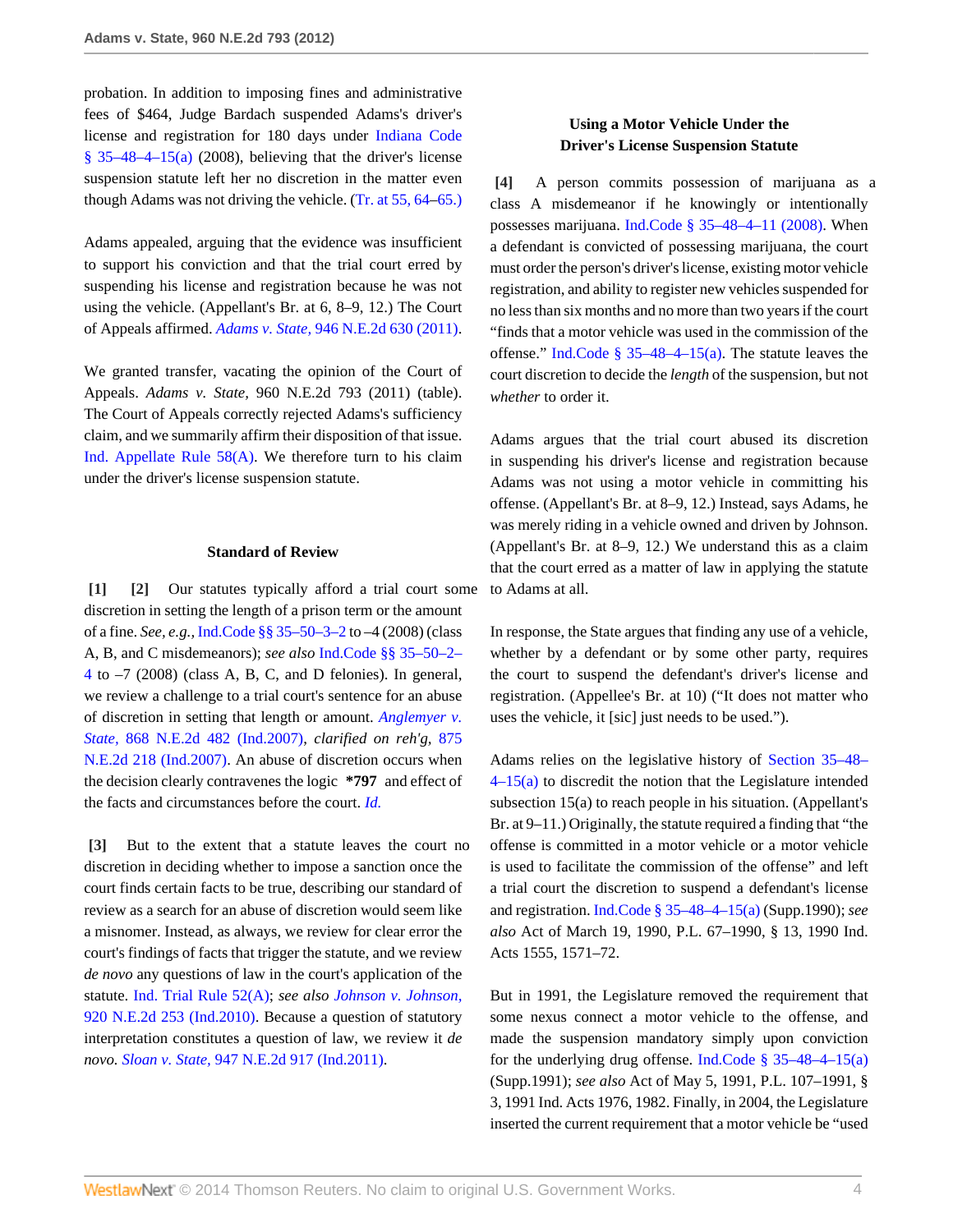in the commission of the offense." [Ind.Code § 35–48–4–15\(a\)](http://www.westlaw.com/Link/Document/FullText?findType=L&pubNum=1000009&cite=INS35-48-4-15&originatingDoc=Iada70ae14e3e11e1b71fa7764cbfcb47&refType=SP&originationContext=document&vr=3.0&rs=cblt1.0&transitionType=DocumentItem&contextData=(sc.Search)#co_pp_8b3b0000958a4) [\(2008\);](http://www.westlaw.com/Link/Document/FullText?findType=L&pubNum=1000009&cite=INS35-48-4-15&originatingDoc=Iada70ae14e3e11e1b71fa7764cbfcb47&refType=SP&originationContext=document&vr=3.0&rs=cblt1.0&transitionType=DocumentItem&contextData=(sc.Search)#co_pp_8b3b0000958a4) *see also* Act of March 17, 2004, P.L. 76–2004, § 23, 2004 Ind. Acts 1070, 1085–86.

Adams therefore argues that the Legislature intended the 2004 amendment to abrogate cases decided under the 1991 text and in which no nexus whatsoever connected a motor vehicle with the offense. *See, e.g.,* **\*798** *[Mitchell v. State,](http://www.westlaw.com/Link/Document/FullText?findType=Y&serNum=1995246147&pubNum=578&fi=co_pp_sp_578_114&originationContext=document&vr=3.0&rs=cblt1.0&transitionType=DocumentItem&contextData=(sc.Search)#co_pp_sp_578_114)* 659 N.E.2d [112, 114, 116 \(Ind.1995\)](http://www.westlaw.com/Link/Document/FullText?findType=Y&serNum=1995246147&pubNum=578&fi=co_pp_sp_578_114&originationContext=document&vr=3.0&rs=cblt1.0&transitionType=DocumentItem&contextData=(sc.Search)#co_pp_sp_578_114) (affirming suspension when parties stipulated no motor vehicle involved); *see also [Walker v.](http://www.westlaw.com/Link/Document/FullText?findType=Y&serNum=1996055104&pubNum=578&fi=co_pp_sp_578_870&originationContext=document&vr=3.0&rs=cblt1.0&transitionType=DocumentItem&contextData=(sc.Search)#co_pp_sp_578_870) State,* [661 N.E.2d 869, 870, 872 \(Ind.Ct.App.1996\)](http://www.westlaw.com/Link/Document/FullText?findType=Y&serNum=1996055104&pubNum=578&fi=co_pp_sp_578_870&originationContext=document&vr=3.0&rs=cblt1.0&transitionType=DocumentItem&contextData=(sc.Search)#co_pp_sp_578_870) (affirming suspension when officers found marijuana in defendant's pocket after arrest for barroom brawl). As a result, whereas the State argues that anyone's use of a motor vehicle in the commission of the offense should require suspending a defendant's driver's license and registration, Adams argues that only the defendant's use of a motor vehicle "to contribute to the conduct of [the] crime" should require that result. (Appellant's Br. at 11.) From that point, Adams seems to conclude that the defendant must therefore either have owned or have been driving the motor vehicle for [Section 35–48–4–](http://www.westlaw.com/Link/Document/FullText?findType=L&pubNum=1000009&cite=INS35-48-4-15&originatingDoc=Iada70ae14e3e11e1b71fa7764cbfcb47&refType=SP&originationContext=document&vr=3.0&rs=cblt1.0&transitionType=DocumentItem&contextData=(sc.Search)#co_pp_8b3b0000958a4)  $15(a)$  to apply. (Appellant's Br. at  $11-12$ .)

We think the State's argument goes much too far in imposing criminal liability, and Adams's not quite far enough.

to determine and give effect to the Legislature's intent. *[State v.](http://www.westlaw.com/Link/Document/FullText?findType=Y&serNum=2014706833&pubNum=578&originationContext=document&vr=3.0&rs=cblt1.0&transitionType=DocumentItem&contextData=(sc.Search)) Oddi–Smith,* [878 N.E.2d 1245 \(Ind.2008\).](http://www.westlaw.com/Link/Document/FullText?findType=Y&serNum=2014706833&pubNum=578&originationContext=document&vr=3.0&rs=cblt1.0&transitionType=DocumentItem&contextData=(sc.Search)) The best evidence of that intent is a statute's text. *[Id.](http://www.westlaw.com/Link/Document/FullText?findType=Y&serNum=2014706833&originationContext=document&vr=3.0&rs=cblt1.0&transitionType=DocumentItem&contextData=(sc.Search))* The first step is therefore to decide whether the Legislature has spoken clearly and unambiguously on the point in question. *Sloan,* [947 N.E.2d at](http://www.westlaw.com/Link/Document/FullText?findType=Y&serNum=2025394935&pubNum=578&fi=co_pp_sp_578_922&originationContext=document&vr=3.0&rs=cblt1.0&transitionType=DocumentItem&contextData=(sc.Search)#co_pp_sp_578_922) [922.](http://www.westlaw.com/Link/Document/FullText?findType=Y&serNum=2025394935&pubNum=578&fi=co_pp_sp_578_922&originationContext=document&vr=3.0&rs=cblt1.0&transitionType=DocumentItem&contextData=(sc.Search)#co_pp_sp_578_922) When a statute is clear and unambiguous, we must apply the plain and ordinary meaning of the language. *[Id.](http://www.westlaw.com/Link/Document/FullText?findType=Y&serNum=2025394935&originationContext=document&vr=3.0&rs=cblt1.0&transitionType=DocumentItem&contextData=(sc.Search))* There is no need to resort to any other rules of statutory construction. *[Id.](http://www.westlaw.com/Link/Document/FullText?findType=Y&serNum=2025394935&originationContext=document&vr=3.0&rs=cblt1.0&transitionType=DocumentItem&contextData=(sc.Search))* As a result, we need not delve into legislative history if no ambiguity exists. *See [id.](http://www.westlaw.com/Link/Document/FullText?findType=Y&serNum=2025394935&originationContext=document&vr=3.0&rs=cblt1.0&transitionType=DocumentItem&contextData=(sc.Search))*

<span id="page-4-6"></span><span id="page-4-5"></span><span id="page-4-4"></span>of more than one reasonable interpretation. *[Elmer Buchta](http://www.westlaw.com/Link/Document/FullText?findType=Y&serNum=2001254588&pubNum=578&originationContext=document&vr=3.0&rs=cblt1.0&transitionType=DocumentItem&contextData=(sc.Search)) Trucking, Inc. v. Stanley,* [744 N.E.2d 939 \(Ind.2001\).](http://www.westlaw.com/Link/Document/FullText?findType=Y&serNum=2001254588&pubNum=578&originationContext=document&vr=3.0&rs=cblt1.0&transitionType=DocumentItem&contextData=(sc.Search)) In that case, we resort to the rules of statutory construction so as to give effect to the Legislature's intent. *[Id.](http://www.westlaw.com/Link/Document/FullText?findType=Y&serNum=2001254588&originationContext=document&vr=3.0&rs=cblt1.0&transitionType=DocumentItem&contextData=(sc.Search))* For example, we read the statute as a whole, avoiding excessive reliance on a strict, literal meaning or the selective reading of individual words. *Oddi–Smith,* [878 N.E.2d at 1248.](http://www.westlaw.com/Link/Document/FullText?findType=Y&serNum=2014706833&pubNum=578&fi=co_pp_sp_578_1248&originationContext=document&vr=3.0&rs=cblt1.0&transitionType=DocumentItem&contextData=(sc.Search)#co_pp_sp_578_1248) In a criminal case, we construe an ambiguous statute in favor of the defendant. *State v. Turner,* [567 N.E.2d 783 \(Ind.1991\)](http://www.westlaw.com/Link/Document/FullText?findType=Y&serNum=1991051290&pubNum=578&originationContext=document&vr=3.0&rs=cblt1.0&transitionType=DocumentItem&contextData=(sc.Search)) (applying rule of lenity).

Although both parties assert that Section  $35-48-4-15(a)$  is clear on its face, (Appellant's Br. at 11; Appellee's Br. at 9), the use of "is used" in the passive voice naturally leaves open the question of *who* must use the vehicle for the statute to apply. No surprise, Adams interprets the phrase narrowly to include use only by the defendant, and the State interprets it broadly to include use by anyone.

Reading the statute as a whole instead of reading the terms and phrases in isolation counsels in favor of Adams's interpretation. Indeed, Section  $35-48-4-15(a)$  states that a trial court must suspend the defendant's driver's license and registration whenever it finds "that a motor vehicle is used in the *commission* of the offense." It is axiomatic that criminal liability attaches only to conduct, so we think the use of a motor vehicle must occur in the course of the conduct that gives rise to the defendant's criminal liability in the first place. Accomplice liability aside, that will generally occur only when the defendant uses the motor vehicle. We therefore conclude that Section  $35-48-4-15$ (a) requires proof that the defendant used a motor vehicle, at least in cases in which the defendant's liability does not turn on an accomplice theory. The rule of lenity only strengthens this conclusion.

<span id="page-4-3"></span><span id="page-4-2"></span><span id="page-4-1"></span><span id="page-4-0"></span>[\[5\]](#page-0-4) [\[6\]](#page-0-5) [\[7](#page-0-6)] [\[8\]](#page-1-0) Our primary goal in interpreting statutes is dicense suspension statute generally applies only when the **[\[9\]](#page-1-1) [\[10](#page-1-2)] [\[11\]](#page-1-3)** But a statute is ambiguous when it admits firearm within meaning of statute). Still, we are confident that But even though we agree with Adams that the driver's *defendant* **\*799** uses a vehicle in the commission of the offense, it does not follow that the defendant must therefore either own or be driving the vehicle when he commits the offense. Indeed, the question of whether someone "uses" some object will always raise the question of *how* one can "use" it. *Compare [Watson v. United States,](http://www.westlaw.com/Link/Document/FullText?findType=Y&serNum=2014313734&pubNum=708&originationContext=document&vr=3.0&rs=cblt1.0&transitionType=DocumentItem&contextData=(sc.Search))* 552 U.S. 74, 128 [S.Ct. 579, 169 L.Ed.2d 472 \(2007\)](http://www.westlaw.com/Link/Document/FullText?findType=Y&serNum=2014313734&pubNum=708&originationContext=document&vr=3.0&rs=cblt1.0&transitionType=DocumentItem&contextData=(sc.Search)) (defendant who trades controlled substances for firearm *does not* "use" firearm within meaning of statute), *with [Smith v. United States,](http://www.westlaw.com/Link/Document/FullText?findType=Y&serNum=1993113765&pubNum=708&originationContext=document&vr=3.0&rs=cblt1.0&transitionType=DocumentItem&contextData=(sc.Search))* 508 [U.S. 223, 113 S.Ct. 2050, 124 L.Ed.2d 138 \(1993\)](http://www.westlaw.com/Link/Document/FullText?findType=Y&serNum=1993113765&pubNum=708&originationContext=document&vr=3.0&rs=cblt1.0&transitionType=DocumentItem&contextData=(sc.Search)) (defendant who trades firearm for controlled substances *does* "use" thornier textual problems exist. *See, e.g., [In re Erickson,](http://www.westlaw.com/Link/Document/FullText?findType=Y&serNum=1987044732&pubNum=350&originationContext=document&vr=3.0&rs=cblt1.0&transitionType=DocumentItem&contextData=(sc.Search))* 815 [F.2d 1090 \(7th Cir.1987\)](http://www.westlaw.com/Link/Document/FullText?findType=Y&serNum=1987044732&pubNum=350&originationContext=document&vr=3.0&rs=cblt1.0&transitionType=DocumentItem&contextData=(sc.Search)) (grappling with whether modern, mechanized haybine constituted "mower" for purposes of exemption statute drafted in 1935).

> Noah Webster's successors tell us that "to use" means, among other things, "to put into action or service; avail oneself of; employ," and "to carry out a purpose or action by means of; utilize." *Merriam–Webster's Collegiate Dictionary* 1378 (11th ed. 2004). Along these lines, Adams's counsel